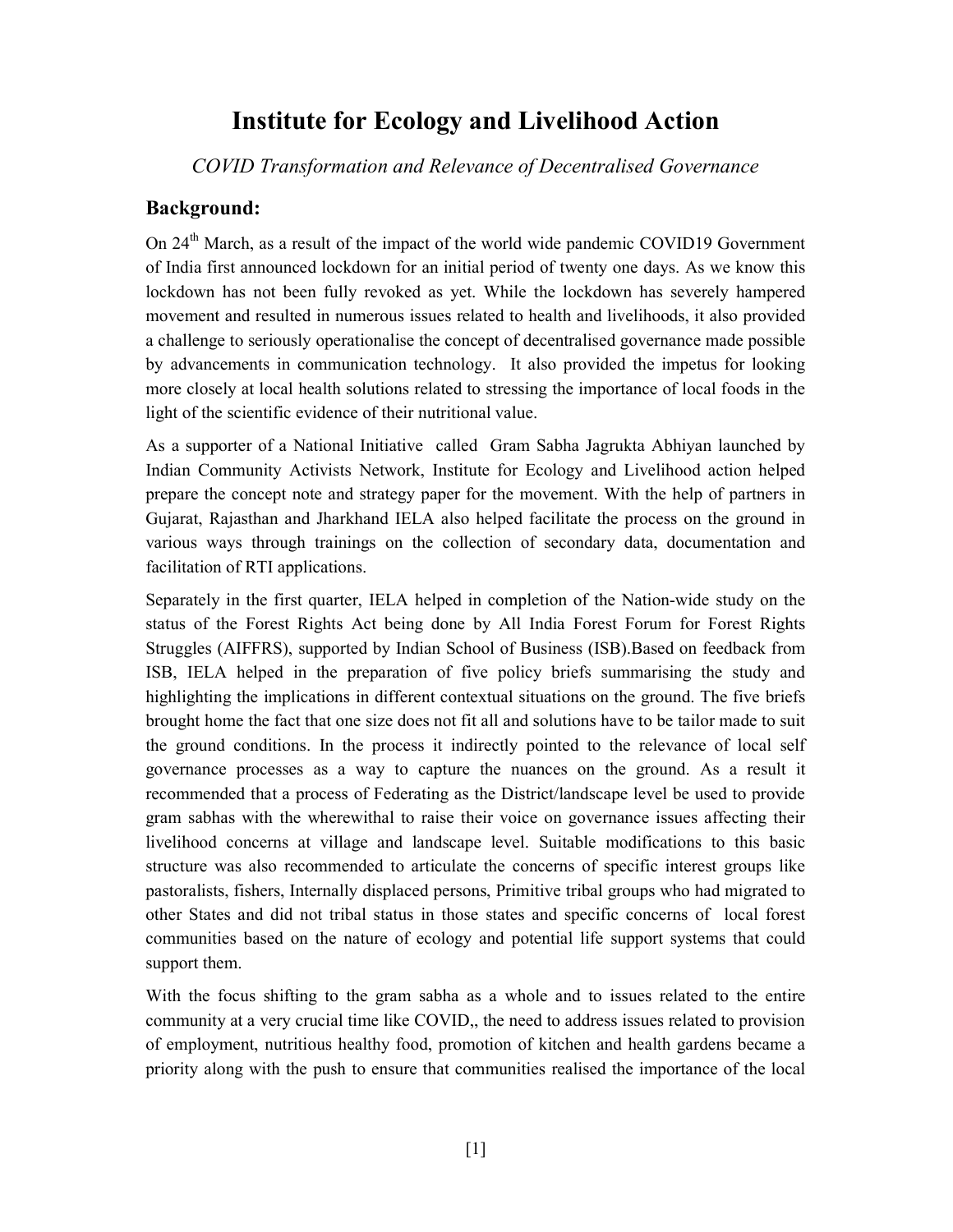biodiversity in their life support systems and as a result worked towards the preparation of Community Forest Rights claims and Village Biodiversity protection committees.

Having facilitated the participation of partners in the National Inclusive Children's Parliament (NICP) at Delhi in Jan- Feb 2020, around the 17 Sustainable Development Goals (SDG), a process of helping create children's parliaments was initiated in Rajasthan and Gujarat. With the help of an intern from Symbiosis Law College Pune, IELA, slides highlighting the importance and relevance of each SDG were prepared. IELA also helped to develop a perspective on SDGs relevant to the rural areas. The key difference between the rural and urban approach is that access and governance rights on the natural resources were more important in rural surroundings while rights to basic needs and amenities are important in the urban context. As a result IELA was able to bring an entirely new perspective to the issue of the way the SDGs were being looked at. Due to COVID 19, progress on this matter has been slow but issues related to the relevance of local foods as a way to tackle nutrition, health and overall well being concerns of local communities in rural areas has been highlighted.

Considering the focus on Nutrition, Health and Overall well being, IELA was also able to highlight the centrality of women in dealing with these issues. Accordingly with the help of partner organisations, a concept note on the same was developed which is helping to guide IELA and partner interventions in the States of Rajasthan, Gujarat, Madhya Pradesh and Uttarakhand. The last quarter focussed on consolidating the activities in these States so as to develop a comprehensive programme capable of addressing more global concerns related to Climate Change, sustainable livelihoods and governance. This approach has been crystallised in a note on Theory of Change. Further work on how this can be used in different fields is being further explored.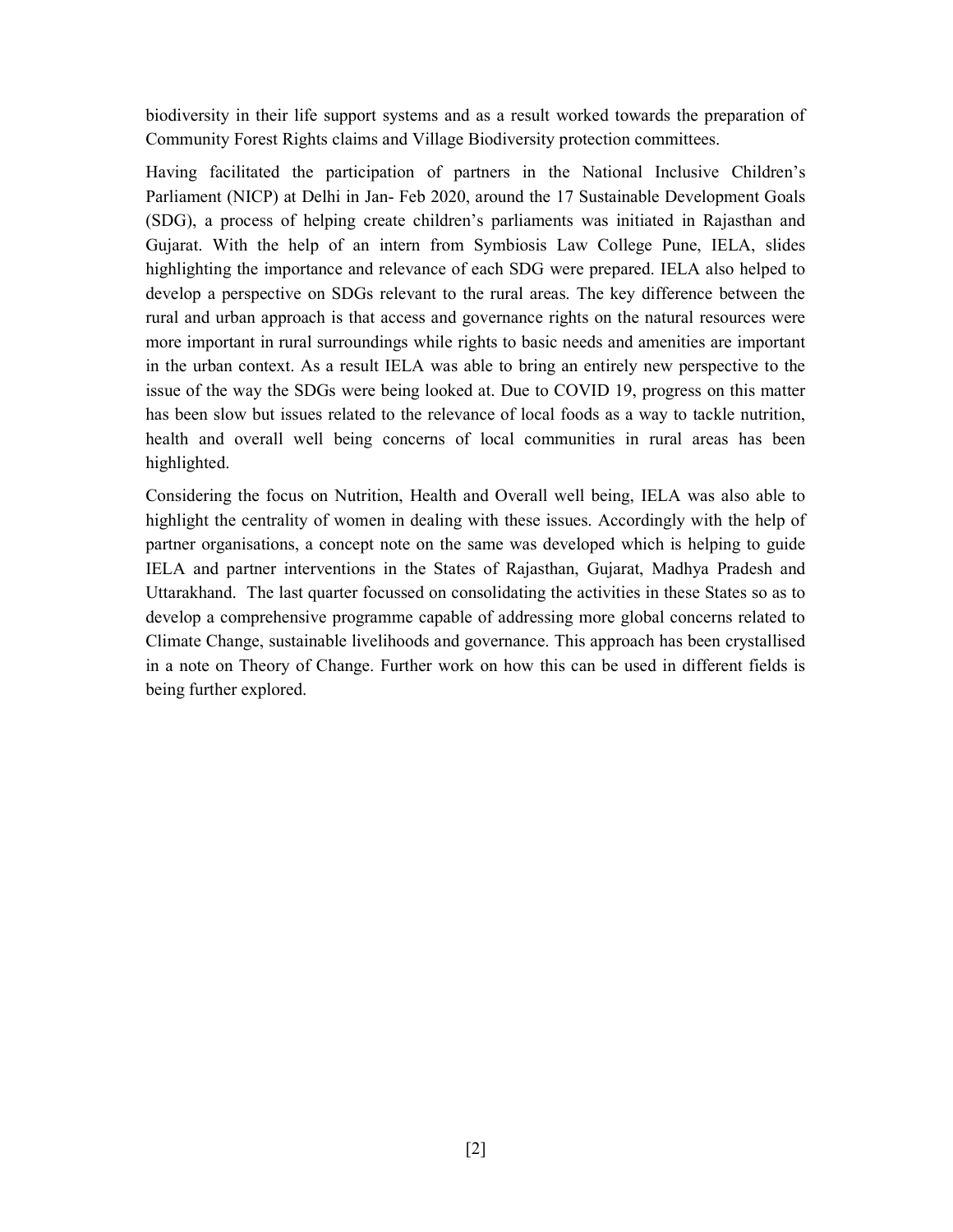# Annual Report 2020-21

## Development of the federation approach conducive to forest dwellers and forest dependent communities for community forest rights:

#### Rajasthan

Over the year, different interventions took place in the districts of Chittorgarh with Badad Mazdoor Kisan Sangathan (BMKS), in Bhilwara with Upar Maal Mazdoor Kisan Sangathan (UMKS) , in Bundi with BMKS and directly with activists working in Udaipur District. The capacity building of traditional forest dwellers and forest dependent communities for submitting and asserting their CFR rights and individual forest rights continued amidst other struggles and efforts during and after Covid-19 lockdown.

The federation approach being adopted is first bringing all individual forest right claimants from different villages at one platform where they are given handholding support by IELA and the relevant local organisation. Secondly, meetings are being conducted for brainstorming and planning for filing CFR claims. A summary of the actions taken and result achieved are given in the table below.

| Sr.             | <b>Action Taken</b>      | <b>Details</b>                                    | <b>Result</b> |  |  |  |  |
|-----------------|--------------------------|---------------------------------------------------|---------------|--|--|--|--|
| N <sub>0</sub>  |                          |                                                   |               |  |  |  |  |
| Rajasthan       |                          |                                                   |               |  |  |  |  |
| Chittaurgarh    |                          |                                                   |               |  |  |  |  |
| 1.              | Memorandum to SDM        | 209 IFR claims arbitrarily rejected in 38         | No action     |  |  |  |  |
|                 | copy to Chief secretary, | villages of 15 panchayats. Memorandum sent        | taken so far  |  |  |  |  |
|                 | District collector and   | in July 2020 with follow up with MLA in           |               |  |  |  |  |
|                 | local MLA                | Nov 2020 and with DLC in Jan 2020                 |               |  |  |  |  |
| <b>Bhilwara</b> |                          |                                                   |               |  |  |  |  |
| 2.              | Formation of federation  | 40 villages from 5 Panchayats federated as        | No action     |  |  |  |  |
|                 | and sending of           | Upar Mal Mazdoor Kisan Sanghathan                 | yet           |  |  |  |  |
|                 | memorandums on           | (UMKS). Memorandum sent to SDM and                |               |  |  |  |  |
|                 | violation of FRA         | District Collector on atrocities committed by     |               |  |  |  |  |
|                 |                          | local forest officials in violation of the Forest |               |  |  |  |  |
|                 |                          | Rights Act                                        |               |  |  |  |  |
|                 |                          | <b>Bundi</b>                                      |               |  |  |  |  |
| 3.              | Formation of federation  | Two memorandums sent in october 2020 to           | No action     |  |  |  |  |
|                 | and sending of           | DLC and to SDLC                                   | yet           |  |  |  |  |
|                 | memorandums on           |                                                   | federation    |  |  |  |  |
|                 | violation of FRA         |                                                   | initiated     |  |  |  |  |
| <b>Udaipur</b>  |                          |                                                   |               |  |  |  |  |
| 4               | Formation of federation  | Issues related to destruction of the forest,      | Campaign      |  |  |  |  |
|                 |                          | deprivation of rights to Mahua trees and          | planned in    |  |  |  |  |
|                 |                          | proper process for Tendu leaves for which         | April 2021    |  |  |  |  |
|                 |                          | forest fires are initiated to hide the activities |               |  |  |  |  |
|                 |                          | of the land mafia                                 |               |  |  |  |  |

#### Summary of Action taken and Achievements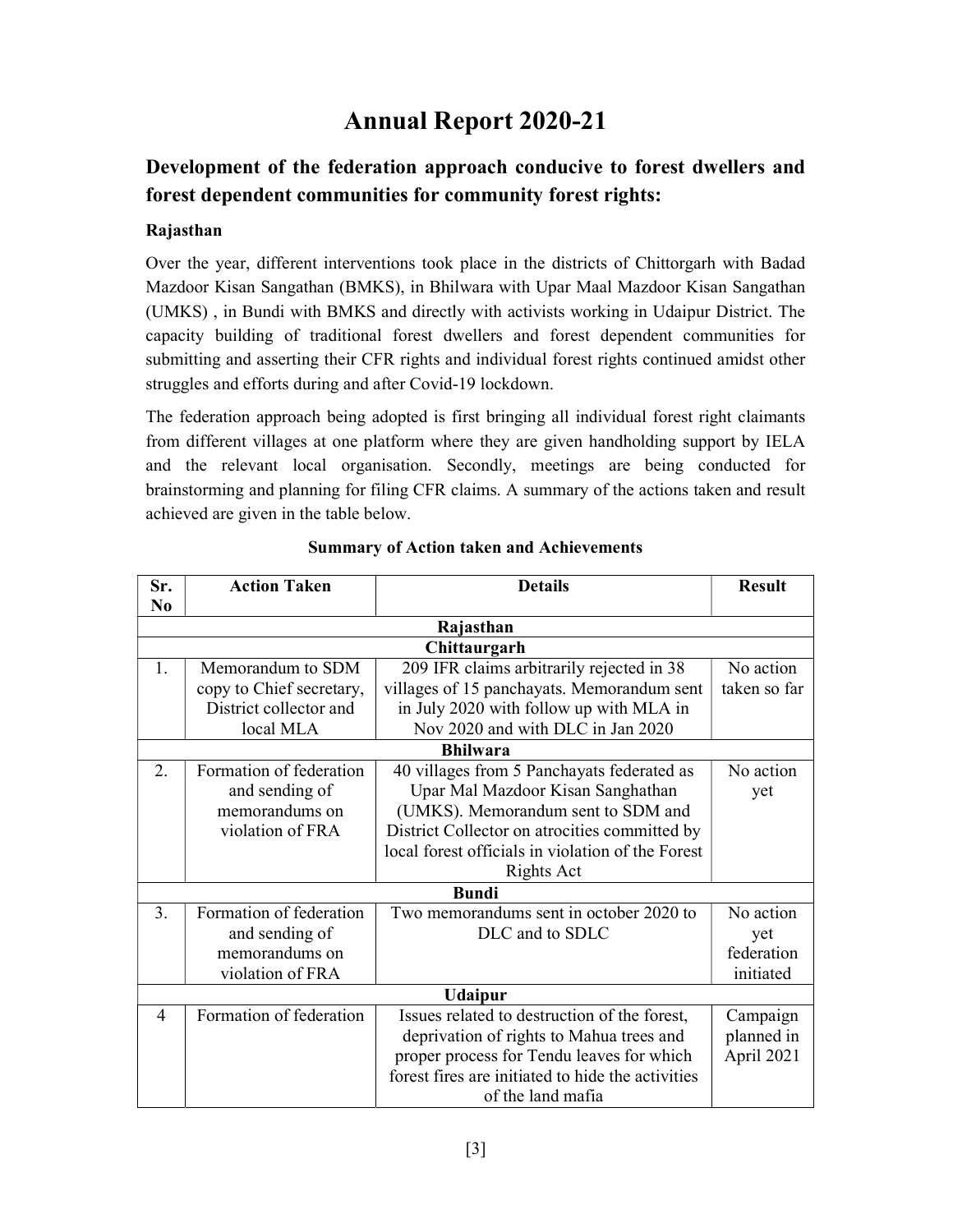Case study of village Bakchanch, in Bundi District: The village was included within the geographical boundaries of Jawahar Sagar Wildlife sanctuary (Wildlife division Kota) in 2002. The villagers were instigated by the forest officials to sign on the legal stamp papers declaring their land holdings. The forest officials persuaded the traditional forest dwellers to mention areas of their land holdings lesser than they were actually holding. The villagers were also persuaded for mentioning settled before few years instead of long period since their forefathers settled there. No process of conducting Gram Sabha and obtaining consent for creation of Jawaharsagar Wlidlife sanctuary was followed with the residents of village Bakchanch. After that the forest officials started forcing the traditional residents to leave the place. The process of threatening, filing illegal cases and incrimination of traditional forest dwellers continued till they came to know about enactment of the Forest Right Act 2006. Continuing the oppressive moves the administration did not constitute any Forest Right Committee in Bakchanch village till 2016, when ultimately after being made aware by BMKS, the villagers convened the Gram Sabha and constituted the FRC. In 2018 the FRC submitted 55 files of IFR claims to the Panchayat secretary to forward them to the SDLC. Later 40 files were returned back by the SDLC to the panchayat, informing (verbally) that they were incomplete, but the panchayat officials did not inform FRA claimants regarding return of the files, instead of that they informed the FRA claimants that their claims have been rejected. The claimants even could not trace the whereabouts of their files. The fate of remaining 15 FRA claims became the same and there is no information about their files, any decision made etc. Amidst of this the process of threatening, filing illegal cases and incrimination of traditional forest dwellers continued by the forest department. The FRA claimants then sent a letter to the state government with the request for taking action for recognition of their forest rights under the FRA. In 2019, the state government of Rajasthan had launched the online portal for filing FRA claims. IELA and BMKS team helped FRC Bakchanch in filing fresh claims on the online portal in the month of August 2020. After that the forest officials visited the lands of FRA claimants and displayed some acts of location recording (without informing the land holders or giving any reason for what they were doing). Even after the filing of online claims, the claimants are not getting any update from the SDLC or DLC regarding status of claims they have filed. Therefore with the technical support of BMKS the FRC again sent two memorandums in the month of October 2020 to the DLC and SDLC respectively regarding no action being taken on the online filed FRA claims and request to the authorities to take action and recognise their claims.

Case study of Phulwari Ki Naal in Udaipur District: While contacting FRCs in Phulwari Ki Naal wildlife sanctuary for constitution of gram Sabha federation and preparation and filing of Community Forest Right claims, it came to our notice that there is clash undergoing between local traditional forest dwellers versus outsider migrants who have invaded in the area from adjoining states recently in a few years and encroaching upon forest land as well as creating conflict with the local residents. These invader settlers are being supported by land mafias who are interested in grabbing the land adjoining the wildlife sanctuary to establish their commercial establishments. The land mafia has been using the invader settlers and also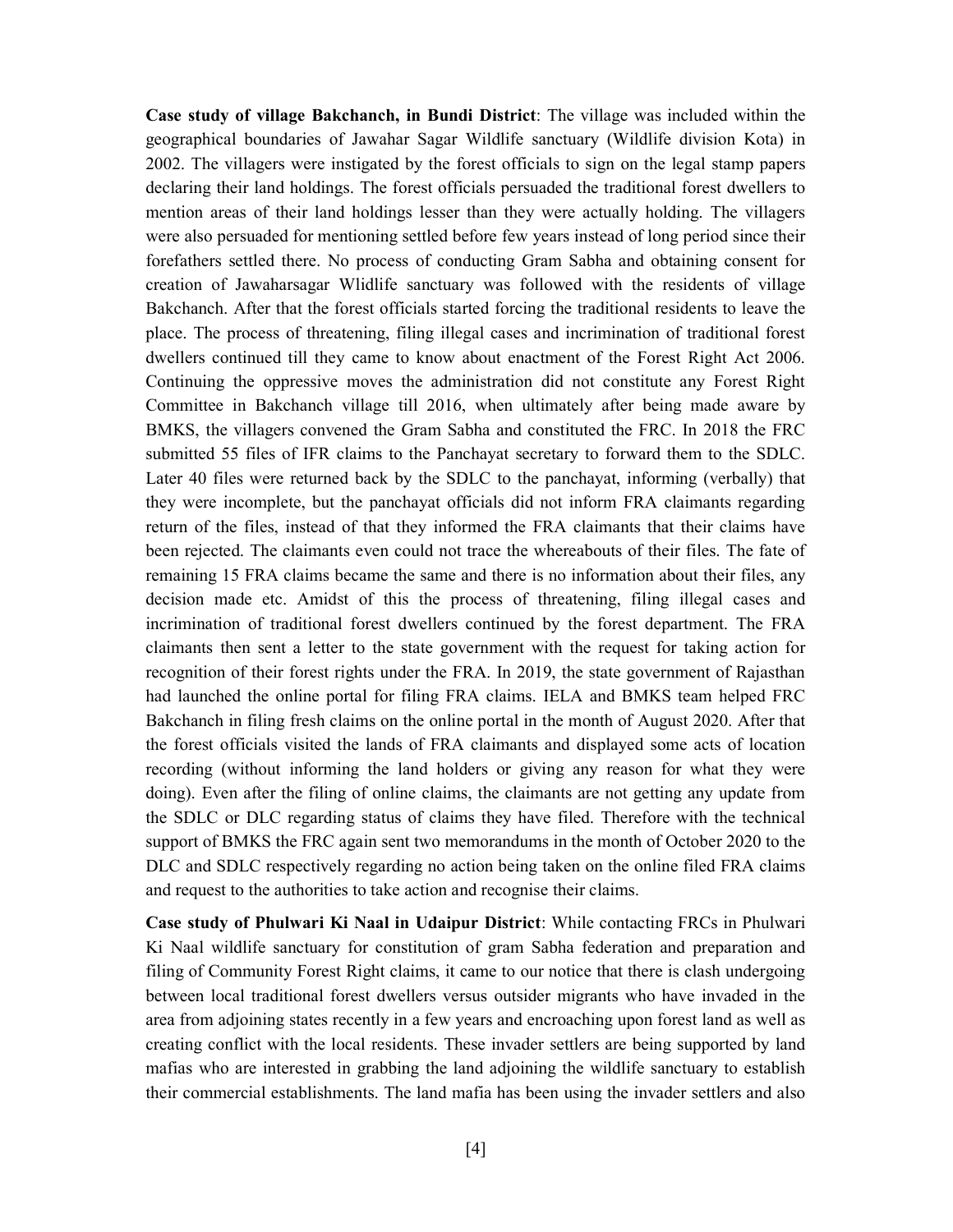some local criminals as a means to convert forest land into revenue land over a period of years. They are forcing and threatening the traditional forest dwellers of this region to give away their land for unsustainable capital interests. These outsiders use the season of flowering of Mahua tree (Madhuca longifolia) as an excuse to burn vast stretches of interior forests to the ground, for collection of fallen Mahua flowers that are traditionally used in various purposes but now a days mainly used in making country liquor. The traditional forest dwellers fear their future is being destroyed by the adverse environmental impacts these illegal intruders are causing. In an unprecedented effort to protect their traditional forest dependent lifestyle the locals have united to oppose the land grabbing by outsiders. The traditional forest dwellers including those who have also filed IFR claims and have got recognition under the FRA have continued to be active in the opposition of the encroachment of land as well as the destruction of their forest resources. The local villagers continue to face violent attacks and threats on their lives, thus recognition of their work in presence of everyone will be a great support.

In this regard IELA is extending technical and handholding support to the local village community in strengthening their Gram Sabha and approach the higher administrative authorities and government to claim their constitutional rights (including rights under the FRA). The federated village community is able to communicate the district, state and national authorities regarding their issues through personal meetings as well as communications. IELA helped the Gram Sabhas to take their resolutions on specific issues of concern (as regarding the invading outsiders, land mafia and forest fires these miscreants generate. IELA helped through preparing a format for Gram Sabha resolution which was used by the village communities in their respective Gram Sabhas. The local villages are being federated to strengthen their collective efforts and assert their community rights over their forest resources. They were helped in drafting memorandum and thereafter reminder to be given to the district administration regarding destruction of their forest resources by land mafia and illegal settlers, citing provisions of the FRA and appeal for administrative action against the mafias and their accomplices.

#### Pre-emptive Strategy of Community-Based Approach to Grassroots Forest Conservation:

To strengthen the morale of traditional forest dwellers and forest dependent communities and open appreciation for their efforts to protect and conserve the forest a strategy has been planned. The concerned villagers have proposed to host an event this year at the time of Mahua flower collection to resist with outsider settlers and pre-emptively divert the igniting of forest fires and to support the very last surviving biodiversity hotspot of the Aravalis. The idea is to engage the local youth who are concerned to protect and save their sacred grooves, forest and wildlife in collaboration with urban youth who have studied biodiversity and wildlife. The major task of the youth will be to explore, document and photo document the patch in need of protection and conservation in view of the impending forest fire season. The goal is to create an atmosphere in which the young generation of traditional forest dwellers and forest dependent communities take interest and build their understanding of how to live prosperously in harmony with the forest. This will not only help in outcompeting the outsider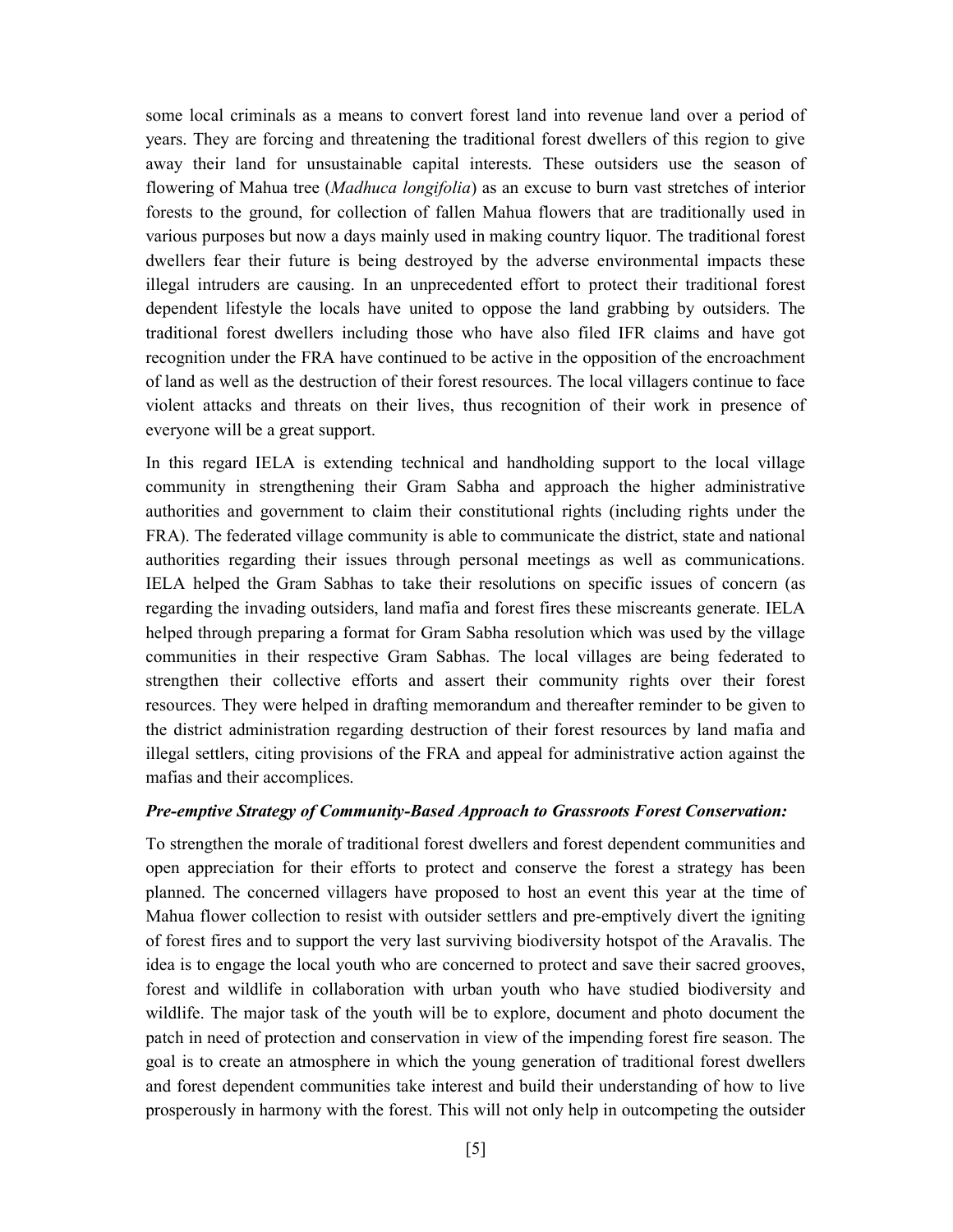settlers and the land mafia, this approach will also help in inculcating the attitude of having ownership of their forest resources.

The local villagers being federated will be able to assert their community forest rights over the forest resources as well as right to manage, conserve and protect their forest resources under the FRA.

#### Gujarat

Due to the COVIS 19 lockdown, there was some difficulty in fully understanding the issues involved which resulted in a halt to the filing process, particularly after the claims for all the five villages of Mandwada, Sodvad, Lalpur, Munglavat and Mundamor have been prepared. However in a recent meeting a strategy for reactivating the process was initiated and claims of four villages namely Patadiya, Muglavat, Dandaniya and Mandvada have been signed, approved and forwarded by the gram sabha. The claims filed provide details of the uses of 38 species found in the forest and the general conditions related to forest protection in the District of Chhota Udepur.

| Sr.<br>$\overline{\text{No}}$ | <b>Action Taken</b>       | <b>Details</b>                                | <b>Result</b> |  |  |
|-------------------------------|---------------------------|-----------------------------------------------|---------------|--|--|
| Gujarat                       |                           |                                               |               |  |  |
|                               | Federation of 82 villages | Protection of 22, 061.84 has of land and      | CFR claims    |  |  |
|                               | in 3 Tehsils of Chhota    | creation of awareness of the wealth of the    | filed in 4    |  |  |
|                               | Udepur                    | biodiversity and its relevance for livelihood | villages      |  |  |

|  |  |  | <b>Summary of Action taken and Achievements</b> |
|--|--|--|-------------------------------------------------|
|--|--|--|-------------------------------------------------|

#### Jharkhand:

In Jharkhand the Jharkhand Majdoor Kisan Union (JMKU) has outreach to 469 villages in 09 districts. Through its 938 volunteers JMKU is in direct contact with more than 5000 persons. The formation of regional federations of Gram Sabhas in different blocks of nine districts is under progress; for this initially village level Gram Sabha committees have been constituted in 60 villages.

Under the process of Forest Right Act, currently 23 villages (Gram Sabhas) in 14 panchayats in two districts being facilitated for preparation and filing of CFR claims. There is lots of resistance and obstruction created by the forest department in implementation of FRA. But with the handholding support of JMKU to FRA claimants they have succeeded in getting 47 new IFR claims recognized in past few months. The forest officials are continuing with registering cases against traditional forest dwellers and forest dependent communities arbitrarily. JMKU is providing legal help to the innocent persons booked by the forest department. During March 2020 representatives of JMKU participated in national meetings with other organisations and also made representation to the union minister of Tribal Affairs.

JMKU is periodically organizing orientation, capacity building and training programs for the members of FRCs so as to help them use their rights and duties laid under the FRA act. It also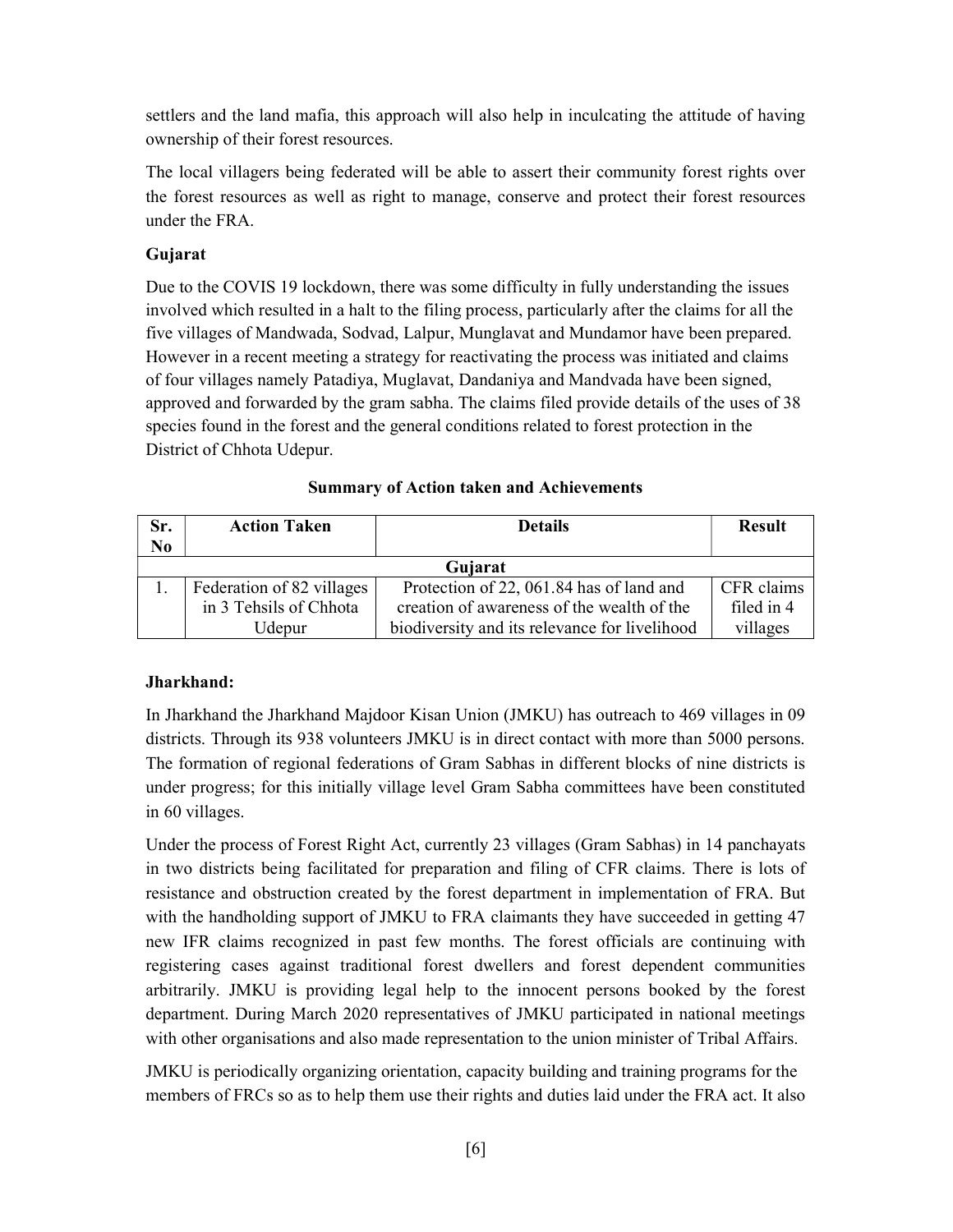collaborates with other organisations in organizing the programs. Under that a training program on 'utilization of global positioning system (GPS) in spot verification and area demarcation of land claimed under the FRA' was organized for members of FRCs on 3<sup>rd</sup> December 2020 in collaboration with IELA. The FRC members were assembled at JMKU office and online session was conducted by IELA staff from Rajasthan. Apart from describing the use of mobile GPS apps and online demonstrations, in-situ hands-on practice was also conducted for the participants. The trained volunteers were then engaged in surveying the sites of FRA claimants to mark their geographical location and extent of land holdings. The IELA team from Rajasthan was kept involved online during follow-up with the trained volunteers. Another collaborative program between JMKU and IELA was organised on 'orientation and capacity building of FRCs and Gram Sabha', on 14th March 2021, at village Ratnag in district Palamau. Online sessions by IELA team and in-house discussions were conducted with the participating FRC members. As always, the follow-up mechanism has been ensured. JMKU is helping FRCs in preparation of CFR claims, for which certain secondary data is also required for documentation. IELA is helping JMKU in this regard as well. In this way an inter-state federation approach is also emerging; Gram Sabha federated in a state are also being facilitated to interact with Gram Sabha federated in another state. The exchange of ideas, expertise, technical support and collective action for preparation and submission of CFR claims is going on.

| Sr.              | <b>Action Taken</b>                    | <b>Details</b>                                                                          | <b>Result</b>                                                                  |  |  |  |
|------------------|----------------------------------------|-----------------------------------------------------------------------------------------|--------------------------------------------------------------------------------|--|--|--|
| N <sub>0</sub>   |                                        |                                                                                         |                                                                                |  |  |  |
| <b>Jharkhand</b> |                                        |                                                                                         |                                                                                |  |  |  |
| $\mathbf{1}$ .   | <b>Federating for Forest</b><br>Rights | 469 villages in 9 Districts through 938<br>volunteers                                   | Action against<br>violation of<br>Forest rights by<br>the forest<br>department |  |  |  |
| 2.               | Conducting of gram<br>sabhas           | Gram sabhas conducted in 60 villages                                                    | Rights under<br>FRA and local<br>self governance<br>of PRIs being<br>taken up  |  |  |  |
| 3.               | Pursuit of IFR claims                  | 23 villages of 14 panchayats have<br>succeeded in getting 47 new IFR claims<br>approved | Process of<br>training for<br>filing CFR<br>claims<br>underway                 |  |  |  |

#### Summary of Action taken and Achievements

#### Other States

Due to COVID19 lockdown the AIFFRS study which was completed in June 2020 could not be taken forward in the manner expected. Following the five policy briefs submitted to the Minister in August 2020 along with a covering note outlining the major issues, a study was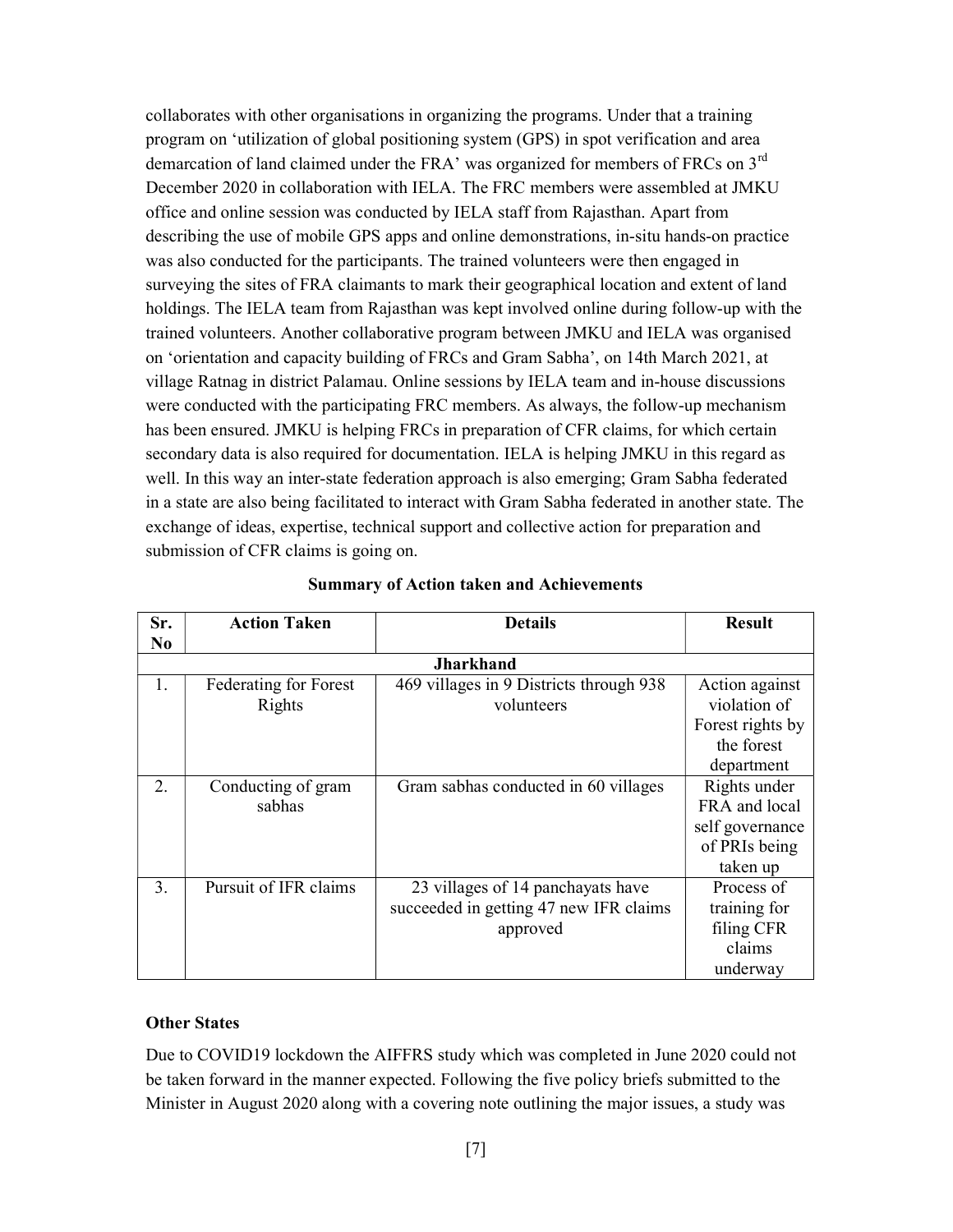commissioned by Akhil Bharatiya Mazdoor Kisan Sangharsh Samiti (ABMKSS) in September 2020 with the idea of tying up the loose ends and placing the study on a different footing with respect to covering the totality of issues related to local self governance. Draft report for Maharashtra and Jharkhand have been produced and circulated for comments. The report is being revised based on the feedback received. The study of Chhatisgarh is underway, after which the study will attempt to link up the issues emerging at the National level drawing on the five policy briefs as a framework to upscale to the larger framework.

### Development of the approach related to gram Sabha and issues related to COVID

#### Rajasthan

The Covid-19 lockdown period has on one hand caused misery to the people, especially restricting their livelihood opportunities, and on the other hand it has helped people in knowing their other constitutional and statutory rights (along with already known forest rights) when they had to access and demand for the relief measures declared by the union and state governments. Therefore, while keeping the basic thrust on capacity building of traditional forest dwellers and forest dependent communities for submitting and asserting their CFR rights and individual forest rights, the activities of providing handholding support to the local community for accessing relief measures started by the government amidst COVID-19 lockdown, were also carried out.

Institute for Ecology and Livelihood Action (IELA) and Badad Majdoor Kisan Sangathan (BMKS), a regional federation of tribal villages in Chittorgarh district) also took certain initiatives regarding public awareness on different rights including right for labour under MGNREGA, rights to access to minor forest produce, welfare schemes under scheduled tribal area etc.

Access to Government support schemes: Prior to conducting public meetings, IELA and BMKS jointly with the help of village volunteers conducted survey of the families in 19 villages of 5 village panchayat areas in Rawatbhata tehsil and listed out families that still do not have access to different household and livelihood schemes. The team identified more than 200 families that are eligible but do not have access to government schemes to avail benefits. Based on the survey results the families were categorized under four categories  $- (1)$  Below Poverty Line (BPL) families (families who are living below the poverty line specified by the state government); (2) Above Poverty Line (APL) families who live above nationally designated poverty threshold; (3) Deen Dayal Upadhyay Antyoday scheme (a convergence and accountability framework aiming to bring optimum use and management of resources allocated by 27 Ministries/ Department of the Government of India under various programmes for the development of rural areas); and (4) Annapurna scheme (aims at providing food security to meet the requirement of those senior citizen who though eligible have remained uncovered under the National Old Age Pension Scheme). The survey data was communicated to the local MLA (Member of Legislative Assembly), Sub-District Magistrate (SDM) and the Sarpanch of respective panchayat with the request of enlisting the needy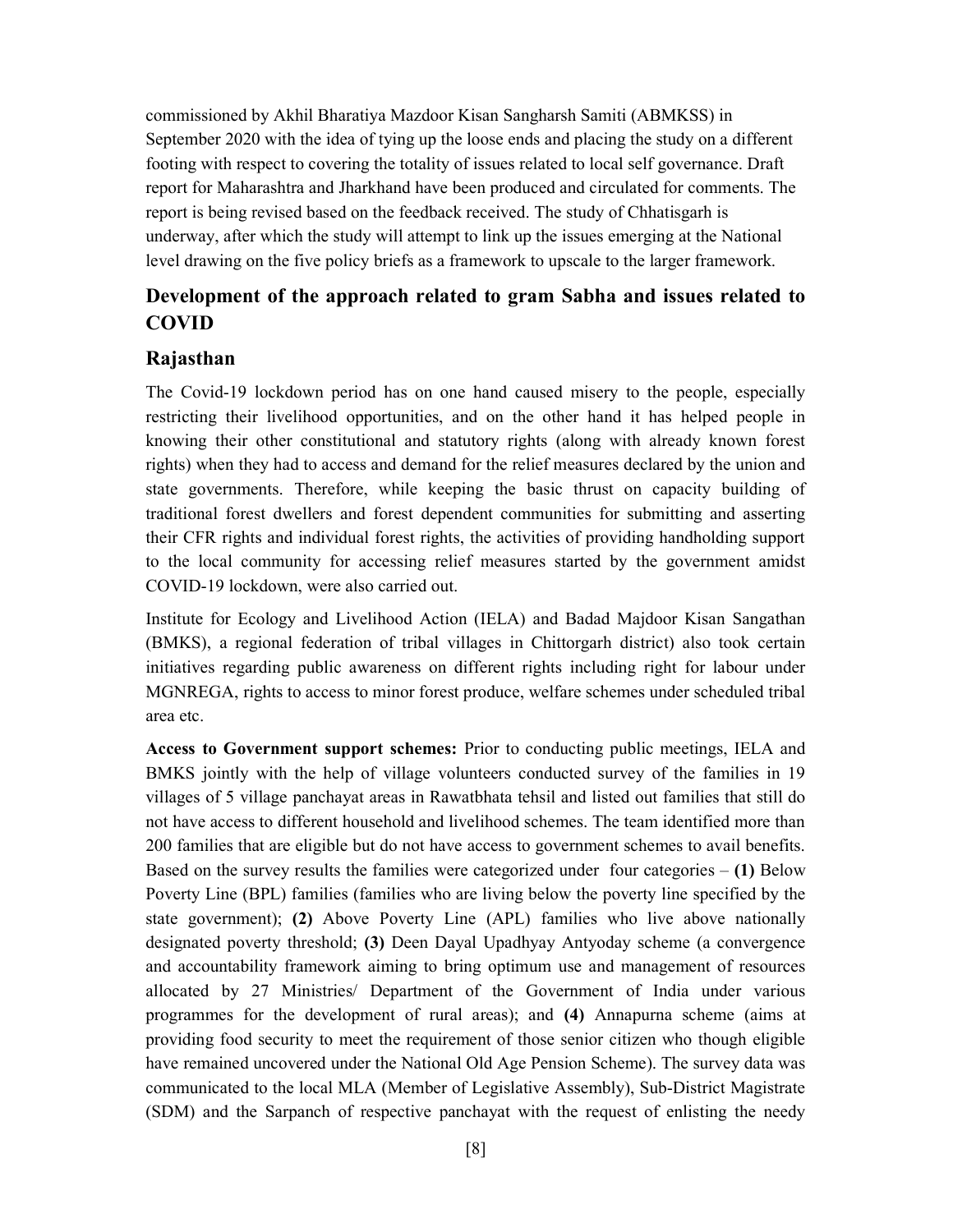families under different schemes. After continuous pursuance of the matter by BMKS and IELA rural volunteers, the administration and panchayats were forced to take necessary measures swiftly.

Handholding support in registration for food security scheme: IELA and BMKS team also identified families that were facing food crisis amidst Covid-19 lockdown and helped them know about The National Food Security Act, 2013 (also 'Right to Food Act'), an Act of the Parliament which aims to provide subsidized food grains to approximately two thirds of India's 1.2 billion people. More than 100 families were facilitated to file online registration under food security scheme and now they are availing its benefits. A letter to the local MLA was also communicated in the month of October to arrange government's help for registering families of Kushalgarh panchayat that belong to Above Poverty Line (APL) but facing food crisis due to Covid-19 lockdown and loss of livelihood.

Advocacy and technical support to MGNREGA job card holders (including FRA beneficiaries): To provide livelihood support to rural families under Covid-19 relief measures, the central as well as state governments started different work in various departments under Mahatma Gandhi National Rural Employment Guarantee Act (MGNREGA), but the benefit of government's relief measures was not reaching to the people. IELA and BMKS team conducted a sample survey in the month of July in one panchayat (Kushalgarh) to know that how many days' work a MGNREGA job card holder gets against the 100 days work assured under the Act. Overall 114 MGNREGA job card holders were surveyed and it was found that none of them had got more than 50 days work in the last financial year!! The MGNREGA Rojgar Sahayak Sachiv (Employment Assistance Secretary - EAS) whose job is to receive the job applications from the job card holders was unreasonably reluctant to receive the job applications and the panchayat officials as well as elected representatives were also ineffective to help the poor people and take action against the MGNREGA secretary.

IELA and BMKS team started handholding support to MGNREGA job card holders that were living in villages as well those who had migrated to other places due to unavailability of work and had to return back due to loss of livelihood amidst Covid-19 pandemic and were facing crisis of livelihood, in filling their job application forms and in approaching the higher administrative authorities so as to compel them to make necessary arrangements for receiving the job applications and release muster rolls of sanctioned work to provide work to the job card holders. As a part of peoples' mobilization for asserting their rights for getting work under MGNREGA act, BMKS along with local peoples groups sent two letters to the Prime minister of India in which they demanded extension of MGNREGA work assurance from 100 to 200 days, extra daily tool allowance, increase in daily wage etc. The advocacy for MGNREGA job card holders (including FRA beneficiaries) continued in the successive months and in this regard continuous pursuance with the SDM was done through reminder letters. As a result, from July 2020 to February 2021 in a span of eight months, total 870 job applications were filed by job card holders with the help of IELA and BMKS team. Muster rolls of works under MGNREGA are being released and people are getting livelihood support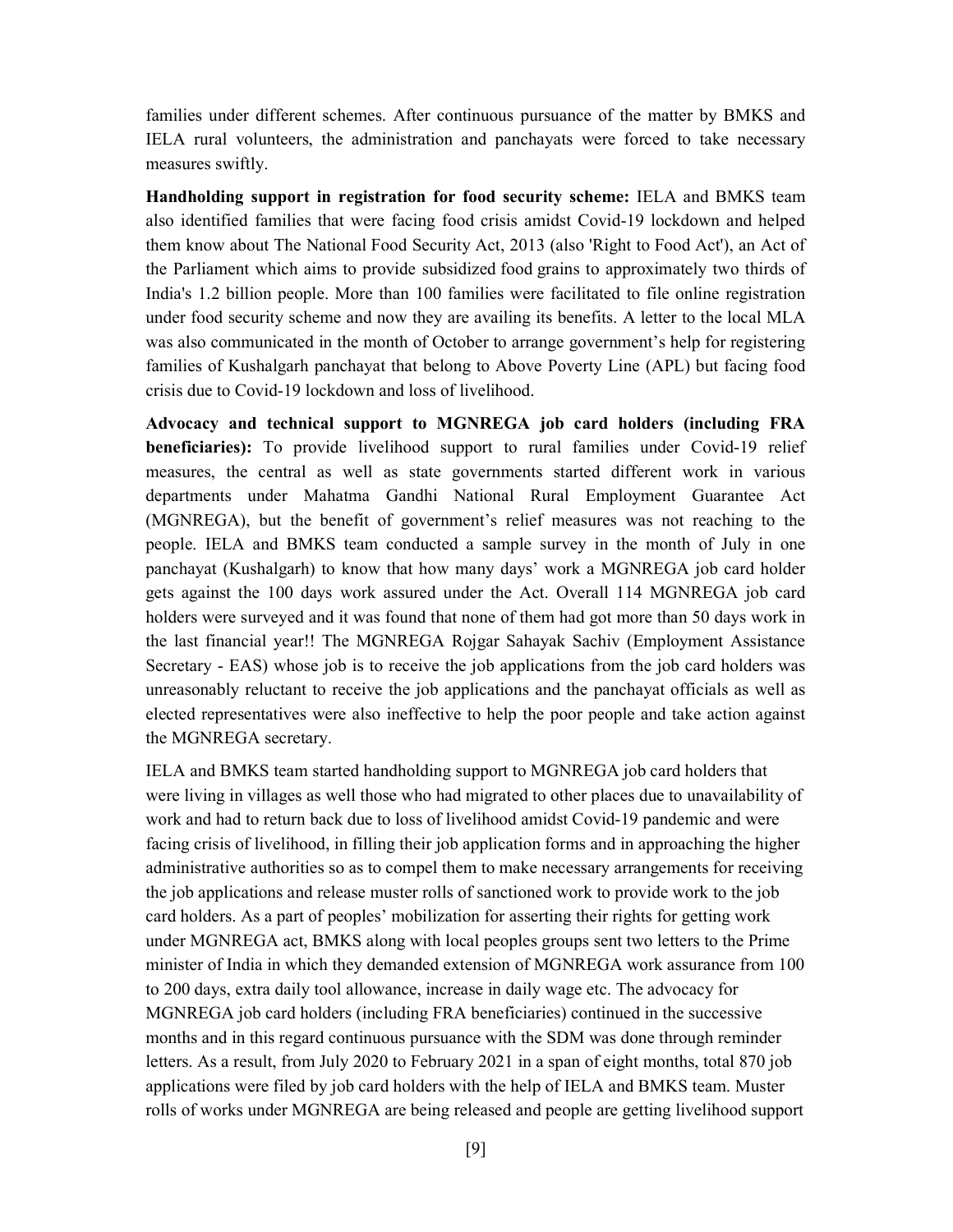under MGNREGA through our team's assistance. The assisted beneficiaries belong to 07 villages (Ganeshpura, Manpura, Badla Ka Khera, Nali, Kanti Ramnagar, Arena Kalan and Kheda Viran) in Kushalgarh and Mandesra panchayat of Rawatbhata.

#### Gujarat

Keeping in mind the need for a more comprehensive and organised approach to deal with the issues has been worked with Habitat Ecological Trust. A plan for development of local leadership in 101 villages of Kavant, Naswadi and Pavi Jetpur has been prepared by AAJ which has been shared with the HABITAT team. This includes the following

a. Development of the leadership including women to help facilitate the protection and development of the biodiversity as preliminary to issues related to livelihood protection and enhancement in these villages.

b. Facilitation of women leadership to take forward issues related to introduction of local foods into the mid day meal scheme and its relevance for improving the linkage between traditional knowledge and the formal education provided by schools.

c. Development of leadership among children to take up issues related to the Sustainable Development Goals and the relevance of the knowledge of the local biodiversity and ecological issues related to livelihood sustainability as means for their empowerment.

d. The relevance of renewable energy and organic farming for sustainable livelihoods and in this connection the importance of the bio-gas plant installed on the campus with the help of Habitat Ecological Trust.

At the global level, aspects related to the relevance of decentralised governance for sustainable livelihoods are being facilitated with the help of Especioza Trust. Especioza trust is following the principle of rebuilding broken family and societal ties as a means to address global concerns related to Climate Change, sustainable livelihoods and overall Well Being.

### Work related to Children's parliaments and campaign on Malnutrition

One child and one teacher participated on behalf of AAJ, and One Child and two facilitators from Gayatri Seva Sansthan, participated in the National Inclusive Children's parliament in Delhi in Jan-Feb 20 and the follow up in Jan- Feb 21. This was followed up with Habitat in terms of three trainings imparted to the children of Bhekadiya on the process of creation of creation of a Chidren's Panchayat. The experience of these trainings is the basis for further development on this issue and relating it to school curriculum with the help of Habitat team. In the case of Gayatri Seva Sansthan, Children's Parliament was formed in Sarada and Salumber Block of Udaipur District, children of these blocks raised the issues related to the non functioning of the mid day meal scheme as a result of closure of schools during lock down and issues related to the limitations of interior schools being able to function in online manner in an e Bal Sabha organised by Gayatri Seva Sansthan on the occasion of children's week commemorated in November 2020. A plan for taking up these issues was discussed